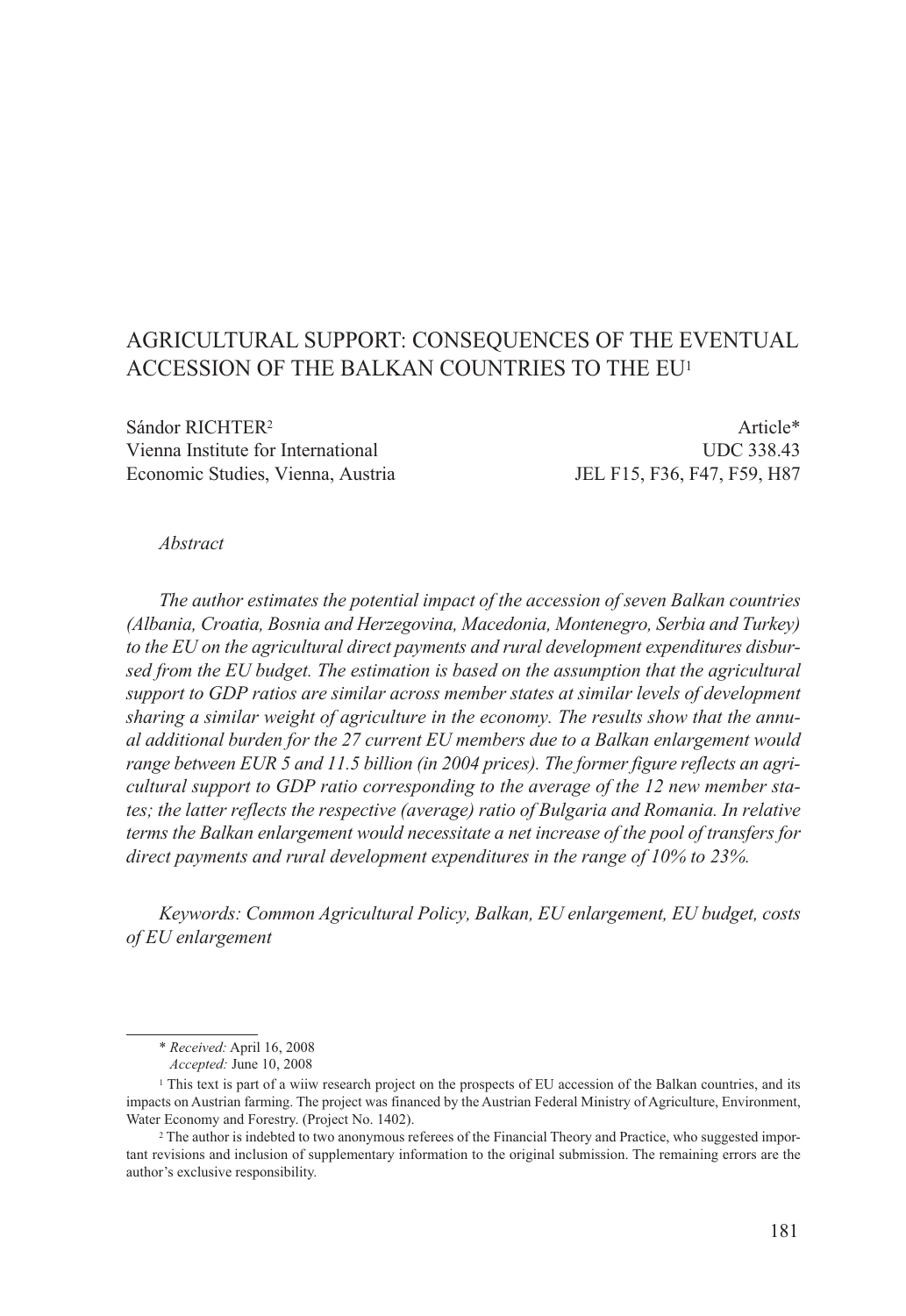### **Introduction**

Being relatively underdeveloped economies, each of the Balkan 7 countries<sup>3</sup> will, after accession, be a net recipient of EU funds. But estimating the future agricultural transfers from the EU budget to those countries is a complex task.

- The agricultural support scheme of the Common Agricultural Policy (CAP), together with the UK rebate, has been one of the most controversial issues of the EU budget. Its future after 2013 is uncertain. The direction of possible reforms is hard to predict.
- The possible accession date of all but two countries in the Balkan 7 group (Croatia and perhaps Macedonia) is beyond the time frame of the current financial perspective 2007-2013. Currently, at least three different waves of accession seem to be likely, with Croatia as the earliest, Turkey the latest and the other five countries somewhere in between. Even the group of those other five countries may be split up into smaller sub-groups. This means different 'phasing-in' periods across different financial perspectives and agricultural support schemes.4
- It is difficult to foresee the future structure of agricultural output in the economies of the Balkan 7, which may change in response to any modification of the EU support scheme there might be.

#### **Methodology**

Taking account of these difficulties, the solution proposed constitutes a top-down assessment of the overall impact of the Balkan 7 accession on the EU budget in general and the agricultural section of the EU budget in particular. Consequently, the estimation was made without going into the details of the agricultural output in the individual countries.

Due to the practice of the ten-year phasing-in period<sup>5</sup> for direct payments, the proper impact on CAP expenditure can be felt only in the tenth year of the membership of any new member state. For the countries which joined in 2004 this will be the year 2013, for Bulgaria and Romania 2016, for the Balkan 7 well beyond 2016.

The relevant question is about the transfers in the post-phasing-in period. Here we make two assumptions: First, that all new members will be treated equally, and in the same way as the former (2004 and 2007) new members. Second, that agricultural support from the EU budget will have the same relative size in the Balkan 7 new member states as in the former new member states.

<sup>3</sup> The Balkan 7 group includes Albania, Croatia, Bosnia and Herzegovina, Macedonia, Montenegro, Serbia and Turkey. Serbian data *do not include* Kosovo. Due to the missing GDP and other important data for Kosovo, no esti-<br>mation for the impact on the EU budget was made in the case of a future EU accession of this entity.

<sup>&</sup>lt;sup>4</sup> Predicted accession dates in Gligorov (2007) partially revised in early 2008 are 2010-2011 for Croatia, 2013-2014 for Macedonia, 2017 for Albania, Bosnia-Herzegovina, Montenegro and Serbia and the period beyond 2015 for Turkey.

<sup>5</sup> New member states joining the EU in 2004 and 2007, respectively, received only 25% of the agricultural support they were entitled to in the first year of membership, but this will gradually increase to 100% by the end of a ten year phasing-in period. Most probably this practice will be applied in the Balkan-7 enlargement(s) as well.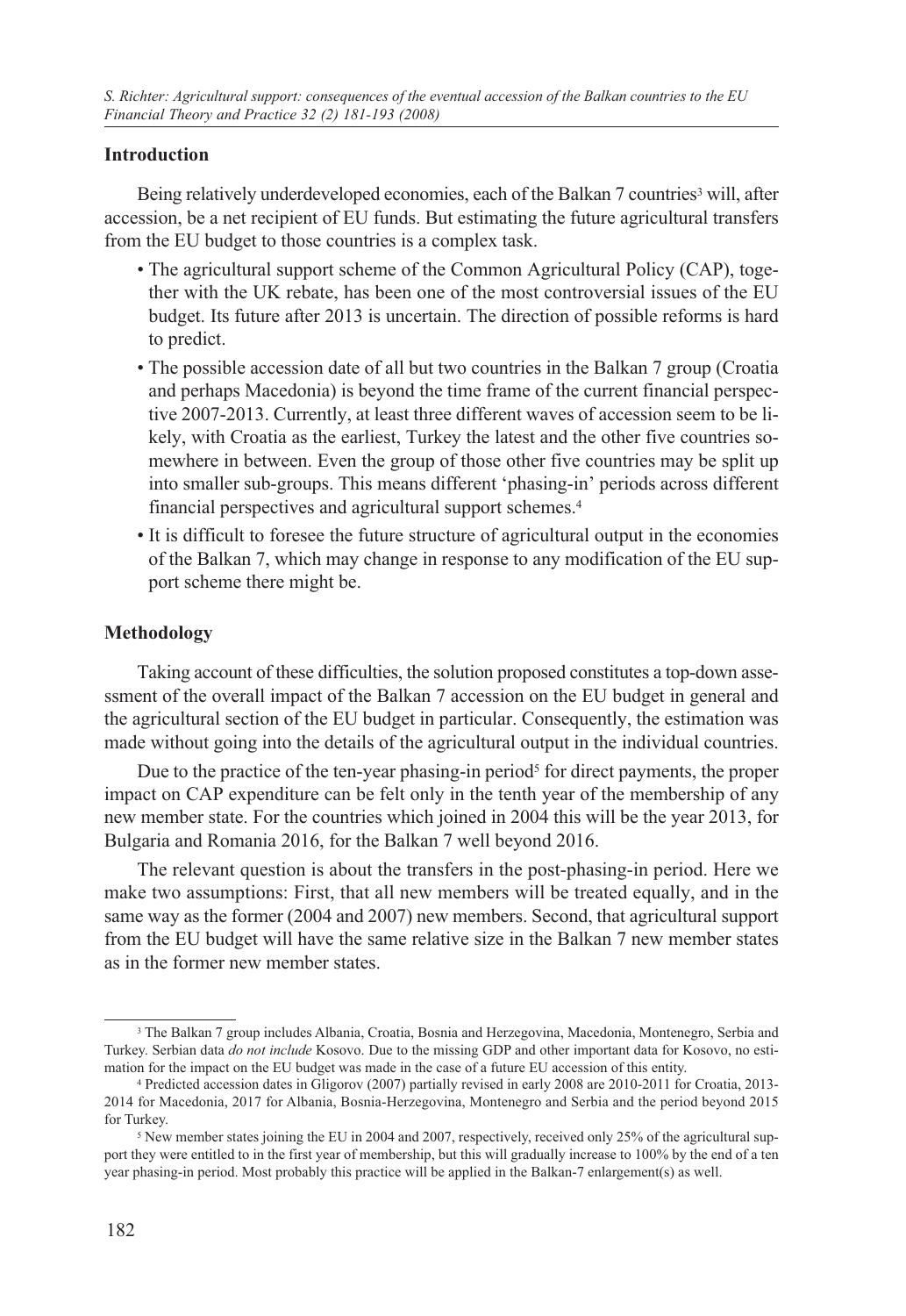In order to facilitate a comparison across all current member states and the future Balkan 7 members, a *hypothetical* EU-34 is considered, comprising Romania and Bulgaria as well as the Balkan 7 countries. The working assumption is that the 2004 enlargement included Bulgaria, Romania and the Balkan 7. In this hypothetical EU-34, EU-34(hyp) for short, the first year of full (post phasing-in) impact on CAP expenditures is *uniformly* 2013. The estimated impact in the EU-34(hyp) in 2013 should, under the condition that the current CAP scheme prevails, give a *rough approximation* of the real impact that could be exerted in that unknown year in the remote future when the phasing-in of the last acceding Balkan 7 member state will have been concluded. Compared to estimates for an EU in 2015 (with the beginning of the phasing-in period) or 2025 (full costs with completed phasing-in), the creation of the hypothetical EU-34 and the calculation of the relevant full costs for 2013 has the advantage that the necessary GDP estimations for the EU total and the individual member states, candidates and potential candidates cover a relatively short period (2008-2013) while GDP data for the first four years (2004-2007) of the ten-year period investigated are already available as facts. This way uncertainties through estimations for years in the remote future can be avoided.

The assessment of the impact is based on GDP data and GDP estimations of the economies concerned and further on the available components of the CAP scheme for the current EU members for the years 2007-2013: the national ceilings for agricultural direct payments in 2007-2013 (European Union 2006a; 2006b) $\frac{6}{3}$ , and the EU support for rural development 2007-20137. It is important to point out that CAP has a third, relatively small but by no means negligible component (market and price support) which will not be part of the present estimation due to the unpredictability of the item concerned. For this reason, instead of 'CAP expenditures', the expression 'Direct Payments and Rural Development expenditures' (D+R expenditures) will be used in the following. Direct Payments data used in the estimation constitute national *upper limits*; in real life they may be smaller, but in this case they reappear in the transfers for Rural Development and thus the D+R expenditures used in the estimation do not change.

Further on, the estimation is based on the assumption that the Balkan 7 joined the hypothetical EU in 2004 under the same conditions as the current 12 new members. Due to the similarities in the level of per capita GDP and the role of agriculture in the economy, the ratio of D+R expenditures to GDP in the 12 new EU member states (NMS-12) will be similar to the ratio of hypothetical D+R expenditures to GDP in the case of the Balkan 7.

In a first step we estimate the Balkan 7 GDP in 2013. Subsequently we calculate the Balkan 7 D+R expenditures in that year, relying on the estimated 2013 D+R expenditure/GDP ratios for the NMS-12. These hypothetical Balkan 7 D+R expenditures can then

<sup>6</sup> These are upper limits of possible transfers under this heading and will not necessarily be equal to actual payments. Payments in respect of calendar year (n) are in fact paid under the budget for year (n+1).

<sup>7</sup> Pre-allocated rural development funding under Heading 2, 'Natural Resources' of the Financial Framework. For Bulgaria and Romania: European Commission, http.//europa.eu, for all other member states Official journal of the European Union L261/34 22.09.2006. The data include the money transferred from direct aid for farmers to Rural Development under the so-called 'Modulation'.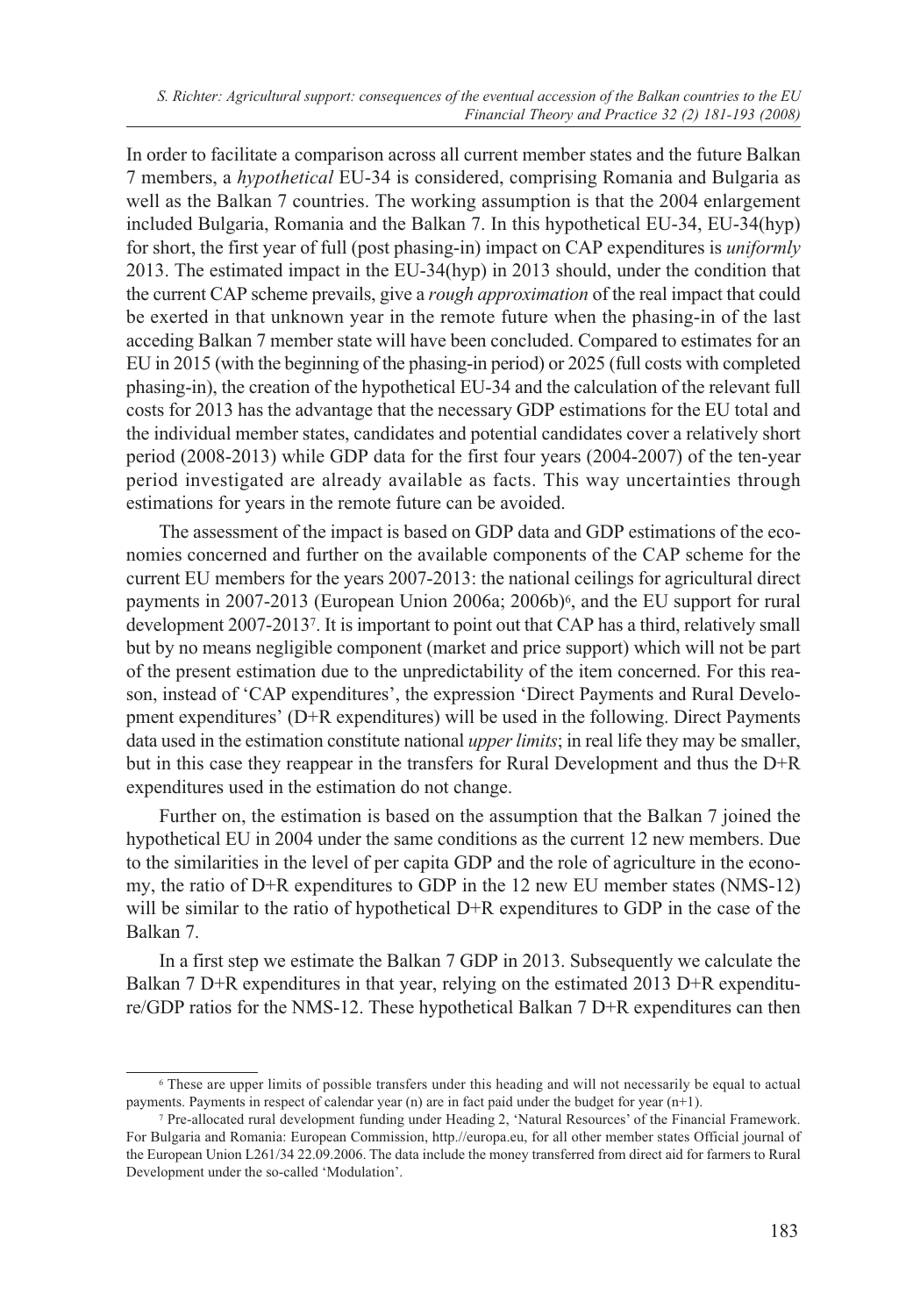be compared to the total hypothetical EU-34 D+R expenditures and the total hypothetical EU-34 budget expenditures.

It is clear from Table 1 that the Balkan 7 GDP will be somewhat more than half the NMS-12 GDP in 2013. Within the Balkan 7 group, the five former Yugoslav republics plus Albania will have a smaller combined GDP in 2013 than Hungary, while Turkey will have a somewhat higher GDP than Poland. Within the Balkan 7 group, 80% of the combined GDP will be accounted for by Turkey.

Direct payments and rural development expenditures constitute a significant part of the total transfers to the member states from the EU budget, amounting to about 42% in the period 2007-2013.8 Their significance for the recipient member states, measured by the ratio of these transfers to the GDP, differs quite considerably (see Table 2). In the group of the old member states that ratio is at 0.3% on average; only the ratio of Greece reaches close to 1%. In the group of the ten new (as of 2004) member states the average ratio is 1.1%, for the 12 new member states together 1.4%. The new members' significantly higher ratio (compared to the EU-15) reflects the relatively bigger importance of agriculture in the economies concerned and the lower level of economic development. Note especially that Bulgaria and Romania will have substantially higher ratios (3.2% and 2.5%, respectively) than any of the 2004 new members after phasing-in has been completed. (In that group Lithuania will have the highest ratio, 1.7% of its GDP.)

# **The results**

The D+R expenditures for the Balkan 7 are estimated in two scenarios (see Tables 3 and 4). In the first scenario we assume that the D+R expenditures to GDP ratio for the Balkan 7 is identical to the average support ratio  $(1.4\%)$  in the 12 new member states. In the second scenario the assumption is that this ratio is identical with the average support to GDP ratio in Bulgaria and Romania (2.7%). The results of the first scenario show that in 2013 the D+R expenditures would be close to 15% higher in a hypothetical EU-34 than in an EU-27, namely in an EU without the Balkan 7. Estimated with the higher (Bulgarian–Romanian) average ratio of 2.7% the respective agricultural expenditures would be about 28% higher with the Balkan 7 than without them.

Turkey has certainly the dominant weight in the Balkan 7 group. Thus, omitting Turkey from the calculation yields a very different result: the D+R support for a hypothetical EU-33 without Turkey would only be somewhat more than 3.2% or 6.1%, respectively, higher than that for the EU-27.

Additional estimates were made for a case where the D+R support for Croatia was calculated with the NMS-12 support to GDP ratio, as Croatia with its substantially higher level of development fits better into that group than in the Romania–Bulgaria group. The other six countries in the Balkan 7 group were calculated with the higher, 2.7% support to GDP ratio (see Table 4). The main proportions would not change substantially in this case; the agricultural support for the EU-34 should be about 27% higher than for the EU without the Balkan 7.

<sup>8</sup> Overview of the Financial Perspective 2007-2013, http://europa.eu, and Rural Europe, No. 34, January 2006, p. 2.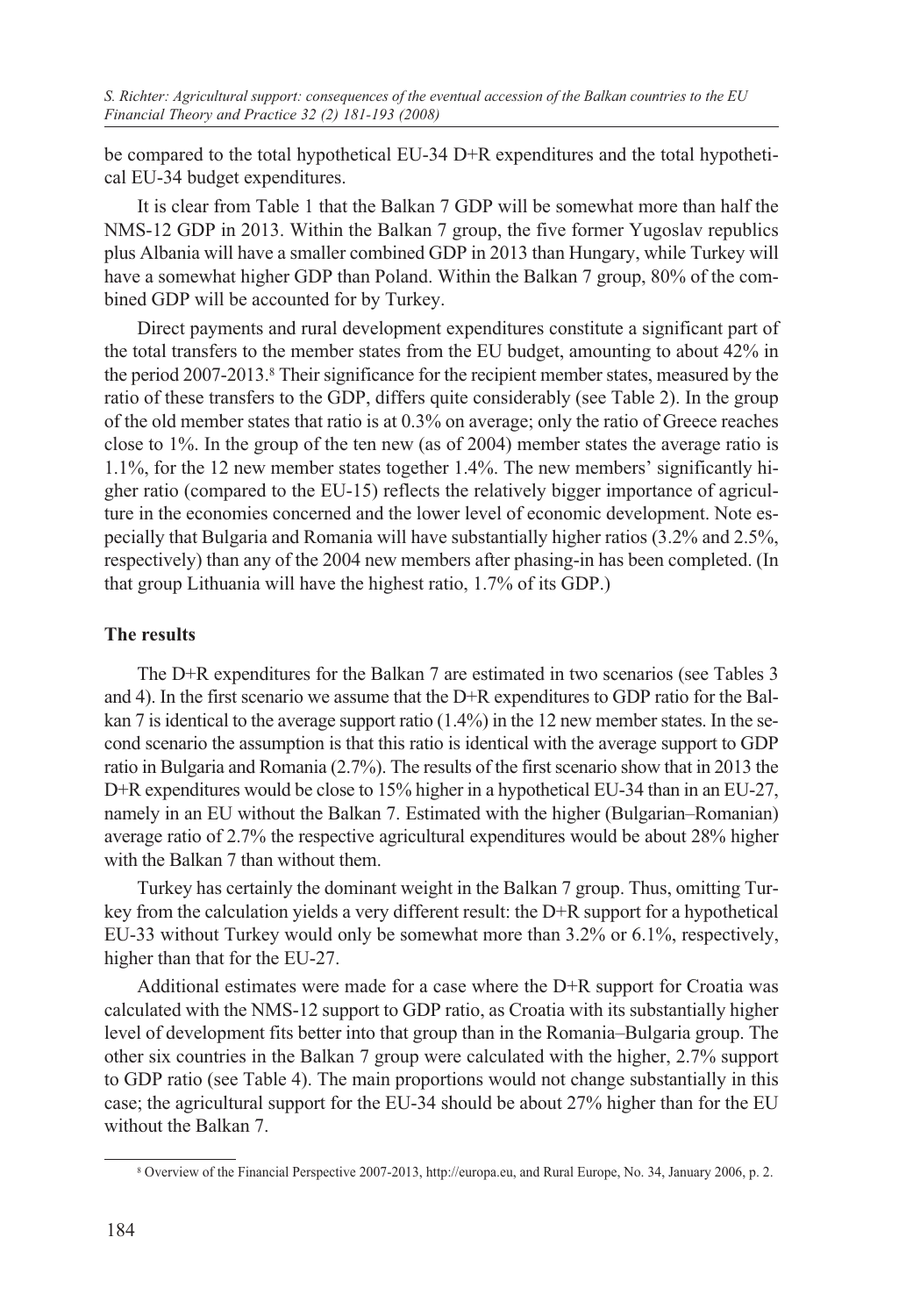| <b>Member State</b>    |              | in $%$ |
|------------------------|--------------|--------|
| Austria                | 295,176      | 2.17   |
| Belgium                | 354,077      | 2.60   |
| Denmark                | 239,419      | 1.76   |
| Finland                | 198,891      | 1.46   |
| France                 | 1,987,945    | 14.58  |
| Germany                | 2,676,135    | 19.63  |
| Greece                 | 244,668      | 1.79   |
| Ireland                | 204,564      | 1.50   |
| Italy                  | 1,625,697    | 11.92  |
| Luxembourg             | 38,385       | 0.28   |
| Netherlands            | 609,765      | 4.47   |
| Portugal               | 170,550      | 1.25   |
| Spain                  | 1,080,206    | 7.92   |
| Sweden                 | 365,582      | 2.68   |
| <b>UK</b>              | 2,151,725    | 15.78  |
| <b>15 OMS</b>          | 12,242,785   | 89.80  |
| Cyprus                 | 18,273       | 0.13   |
| Czech Republic         | 138,569      | 1.02   |
| Estonia                | 16,842       | 0.12   |
| Latvia                 | 21,080       | 0.15   |
| Lithuania              | 31,897       | 0.23   |
| Hungary                | 113,590      | 0.83   |
| Malta                  | 6,212        | 0.05   |
| Poland                 | 315,307      | 2.31   |
| Slovak Republic        | 60,176       | 0.44   |
| Slovenia               | 40,547       | 0.30   |
| 10 NMS (2004)          | 762,492      | 5.59   |
| Bulgaria               | 32,905       | 0.24   |
| Romania                | 99,070       | 0.73   |
| 2 NMS (2007)           | 131,975      | 0.97   |
| 12 NMS                 | 894,467      | 6.56   |
| EU-27                  | 13, 137, 253 | 96.36  |
| Croatia                | 44,329       | 0.33   |
| Albania                | 9,625        | 0.07   |
| Bosnia and Herzegovina | 12,723       | 0.09   |
| Macedonia              | 6,739        | 0.05   |
| Montenegro             | 2,789        | 0.02   |
| Serbia                 | 32,080       | 0.24   |
| Turkey                 | 387,647      | 2.84   |
| Balkan 7               | 495,931      | 3.64   |
| EU-34                  | 13,633,184   | 100.00 |

*Table 1 GDP by member state in a hypothetical EU-34 in 2013 euro millions, in 2004 prices*

*Source: For the calculation of the 2013 GDP level for individual member states and the EU-34(hyp), factual annual growth rates were used for the period 2004-2007. For the new members and the Balkan 7 countries wiiw forecasts for individual countries were used for the period 2008-2010. For the period 2011-2013 an annual growth rate of 4.2% was calculated for each new member, 5.2% for Bulgaria and Romania and each of the Balkan 7 countries. For the old members Eurostat Database forecast was used for 2008-2009 and a unified 2.2% growth rate for the period 2010-2013.*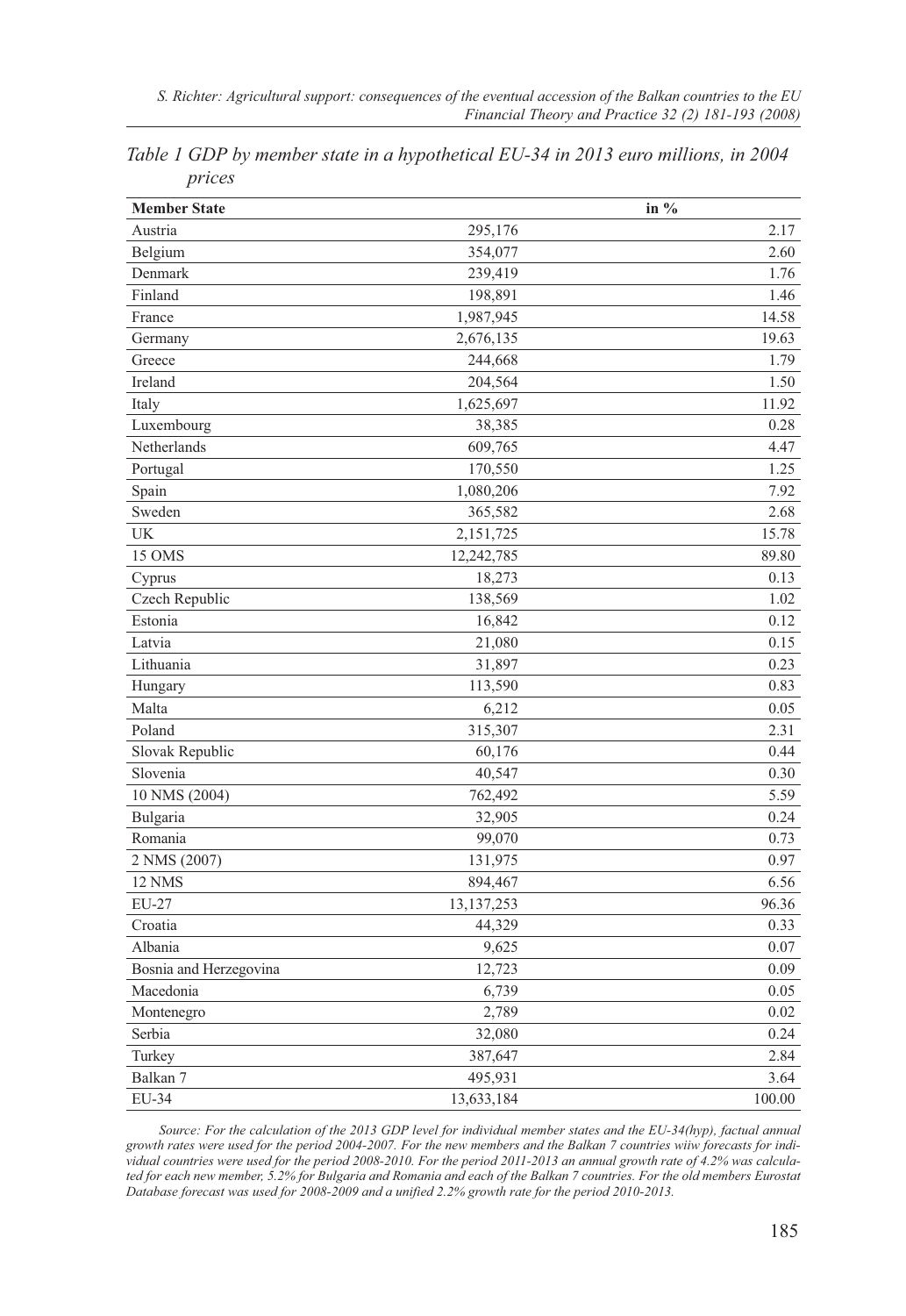*S. Richter: Agricultural support: consequences of the eventual accession of the Balkan countries to the EU Financial Theory and Practice 32 (2) 181-193 (2008)*

| Austria         | 0.4 |
|-----------------|-----|
| Belgium         | 0.2 |
| Denmark         | 0.4 |
| Finland         | 0.4 |
| France          | 0.4 |
| Germany         | 0.2 |
| Greece          | 0.9 |
| Ireland         | 0.7 |
| Italy           | 0.3 |
| Luxembourg      | 0.1 |
| Netherlands     | 0.1 |
| Portugal        | 0.6 |
| Spain           | 0.4 |
| Sweden          | 0.2 |
| <b>UK</b>       | 0.2 |
| 15 OMS          | 0.3 |
| Cyprus          | 0.3 |
| Czech Republic  | 0.8 |
| Estonia         | 1.1 |
| Latvia          | 1.2 |
| Lithuania       | 1.7 |
| Hungary         | 1.4 |
| Malta           | 0.2 |
| Poland          | 1.3 |
| Slovak Republic | 1.0 |
| Slovenia        | 0.5 |
| 10 NMS (2004)   | 1.1 |
| Bulgaria        | 3.1 |
| Romania         | 2.5 |
| 2 NMS (2007)    | 2.7 |
| 12 NMS          | 1.4 |
| EU-27           | 0.4 |

*Table 2 Direct payments and rural development expenditures in % of the estimated GDP in the EU-27a in 2013*

*a Under the condition that Bulgaria and Romania complete phasing-in of direct payments by 2013 and not in 2016 as in real life.*

*Source: Own calculations based on European Union (2006a; 2006b).*

The enlargement of the EU by seven new members would also change the allocation across countries. In the EU-27 of 2013 three quarters of the D+R transfers would be allocated to old members, about 18% to the ten 2004 new members and 7.4% to the 2007 new members Romania and Bulgaria (see Table 4). In a hypothetical EU-34 in 2013, in which the Balkan 7 support to GDP ratio would correspond to the NMS-12 average (1.4%), the 27 current member states would receive 87.3% of the D+R support and the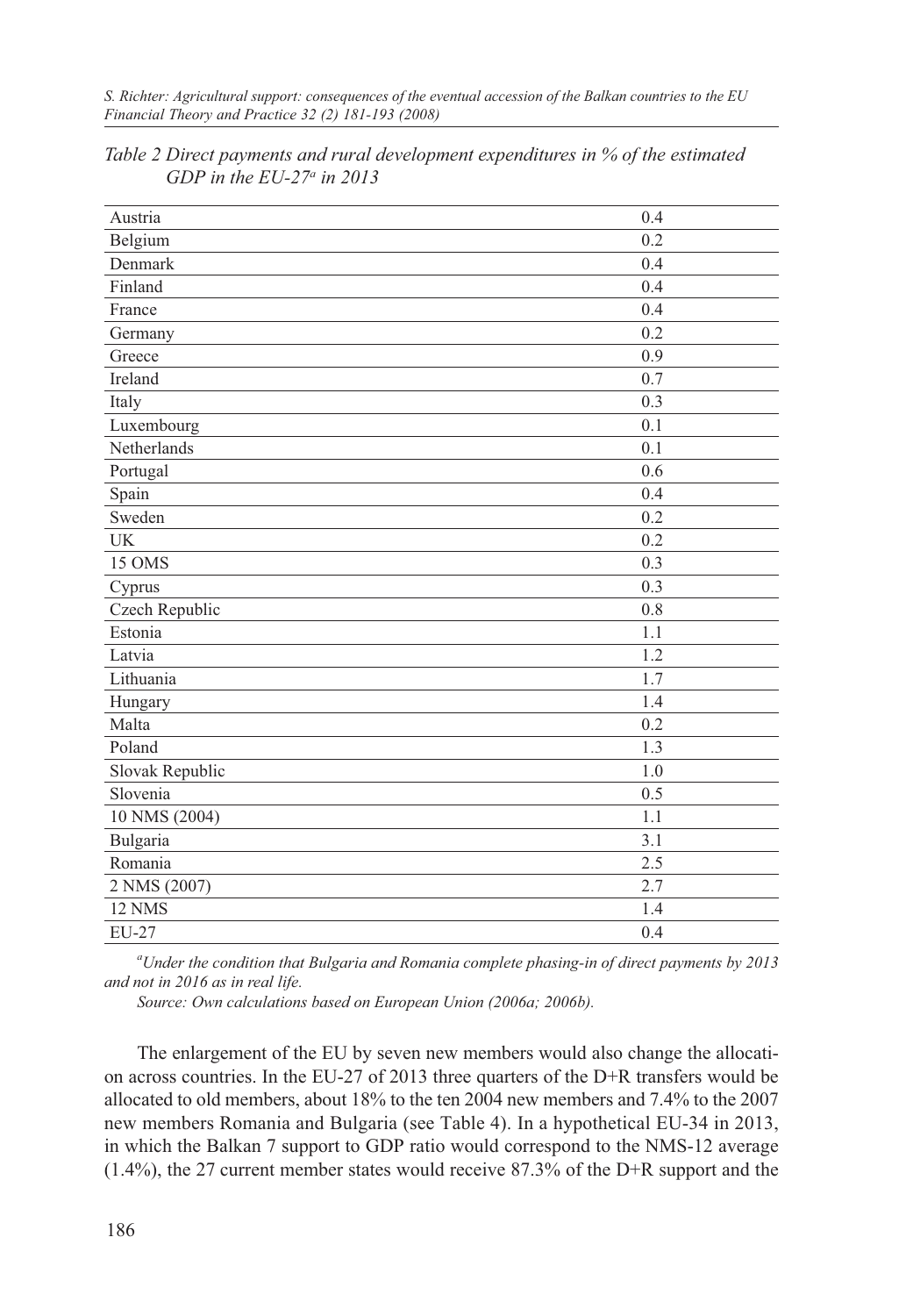| Country                   | <b>GDP</b> | $D+R$ expenditure, if the ratio to GDP is equal to: |                             |  |  |  |  |
|---------------------------|------------|-----------------------------------------------------|-----------------------------|--|--|--|--|
|                           |            | $1.4\%$ (NMS 12)                                    | 2.7% (Bulgaria and Romania) |  |  |  |  |
| Croatia                   | 44.329     | 621                                                 | 1.197                       |  |  |  |  |
| Albania                   | 9.625      | 135                                                 | 260                         |  |  |  |  |
| Bosnia and<br>Herzegovina | 12.723     | 178                                                 | 344                         |  |  |  |  |
| Macedonia                 | 6.739      | 94                                                  | 182                         |  |  |  |  |
| Montenegro                | 2.789      | 39                                                  | 75                          |  |  |  |  |
| Serbia                    | 32.080     | 449                                                 | 866                         |  |  |  |  |
| Turkey                    | 387.647    | 5.427                                               | 10.466                      |  |  |  |  |
| Balkan 7                  | 495.931    | 6.943                                               | 13.390                      |  |  |  |  |

*Table 3 Estimated direct payments and rural development expenditures for the Balkan 7 in a hypothetical EU-34 in 2013 EUR million*

*Source: Own calculations.*

Balkan 7 12.7%. In the scenario with the higher (2.7%) support to GDP ratio, the share of support allocated to the Balkan 7 would be close to 22% of the total. This share would be higher than that of the NMS-12 (less than 20%). The share of the old members would be less than 60%. Turkey's share alone would amount to over 17%, close to the share of support for the NMS 12.

| <b>Member State</b>      |            | $EU-27$ |            | EU-34                |                  | EU-34<br>$(2.7\%)$ |            | EU-34<br>(Croatia 1.4%,<br>all others<br>$2.7\%$ |  |
|--------------------------|------------|---------|------------|----------------------|------------------|--------------------|------------|--------------------------------------------------|--|
|                          | <b>EUR</b> | in $\%$ | <b>EUR</b> | $(1.4\%)$<br>in $\%$ |                  | in $\%$            | <b>EUR</b> | in $\%$                                          |  |
|                          | mn         |         | mn         |                      | <b>EUR</b><br>mn |                    | mn         |                                                  |  |
| $OMS-15$                 | 35,604     | 74.6    | 35.604     | 65.1                 | 35,604           | 58.3               | 35,604     | 58.8                                             |  |
| 10 NMS (2004)            | 8,591      | 18.0    | 8.591      | 15.7                 | 8,591            | 14.1               | 8,591      | 14.2                                             |  |
| 2 NMS (2007)             | 3,526      | 7.4     | 3.526      | 6.4                  | 3,526            | 5.8                | 3,526      | 5.8                                              |  |
| <b>12 NMS</b>            | 12,117     | 25.4    | 12.117     | 22.2                 | 12,117           | 19.8               | 12,117     | 20,0                                             |  |
| EU-27                    | 47,721     | 100     | 47.721     | 87.3                 | 47,721           | 78.1               | 47,721     | 78.8                                             |  |
| Croatia                  |            |         | 621        | 1.1                  | 1,197            | 2.0                | 621        | 1.0                                              |  |
| Albania                  |            |         | 135        | 0.2                  | 260              | 0.4                | 260        | 0.4                                              |  |
| Bosnia and Herzegovina   |            |         | 178        | 0.3                  | 344              | 0.6                | 344        | 0,6                                              |  |
| Macedonia                |            |         | 94         | 0.2                  | 182              | 0.3                | 182        | 0.3                                              |  |
| Montenegro               |            |         | 39         | 0.1                  | 75               | 0.1                | 75         | 0,1                                              |  |
| Serbia                   |            |         | 449        | 0.8                  | 866              | 1,4                | 866        | 1.4                                              |  |
| Turkey                   |            |         | 5.427      | 9.9                  | 10,466           | 17.1               | 10,466     | 17.3                                             |  |
| Balkan 7                 |            |         | 6.943      | 12.7                 | 13,390           | 21.9               | 12,814     | 21.2                                             |  |
| EU-34 (EU-27 + Balkan-7) |            |         | 54.664     | 100                  | 61,111           | 100                | 60,535     | 100                                              |  |

*Table 4 Direct payments and rural development expenditures in a hypothetical EU-34 in 2013*

*Source: Own calculations.*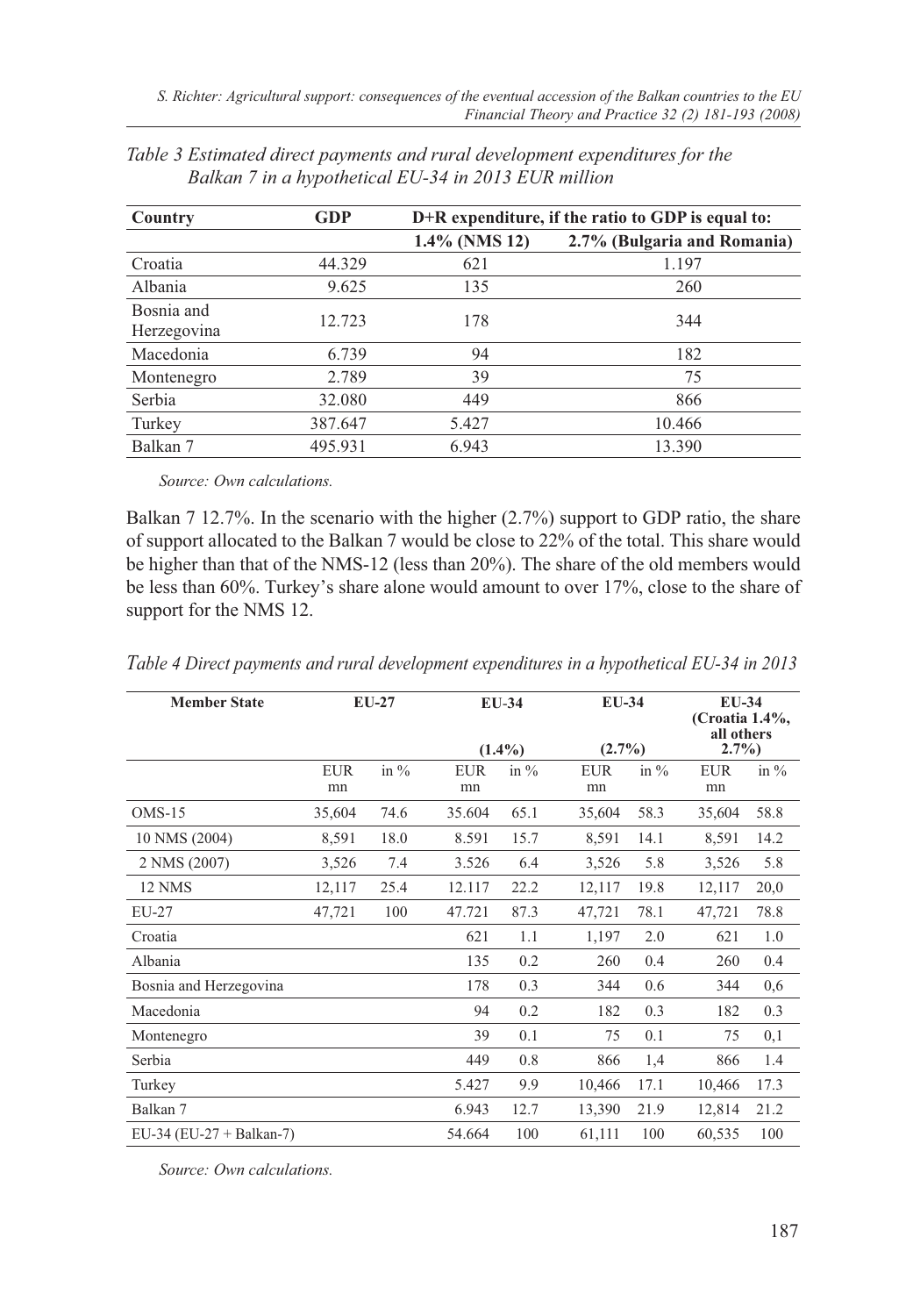In all the above calculations the assumption prevailed that the D+R expenditures for the member states will increase when the Balkan 7 join the EU. This, however, will not be *necessarily* so and we therefore calculate a 'meagre' version of enlargement in which the D+R expenditures earmarked for the EU-27 do not increase after the EU accession of the Balkan 7. In that case, the resources allocated originally to the EU-27 will be reallocated among 34 members. Provided that each member state is treated equally and thus the reduction of R+D expenditures takes place at a uniform rate, the member states will lose 13% of their transfers if the 1.4% support/GDP ratio is applied and 22% if the higher 2.7% ratio is applied to the Balkan 7 (see Table 5). In a version omitting Turkey the loss for the individual member states will amount to 3% and 6%, respectively (see Table 6).

So far we have investigated the impact on *agricultural transfers* that an EU accession of the Balkan 7 would have. Next we attempt to asses the *overall* budgetary impact of the Balkan 7 accession in the field of agriculture (see Table 7). The estimated 2013 GDP data for the EU-27 and the hypothetical EU-34, respectively, allow a calculation of the rate of expansion of the EU aggregate GDP due to the increase in the number of member states from 27 to 34.

Since the Balkan 7 are relatively poor, the 2013 GDP of the EU-34(hyp) would only be 3.8% higher than that of the EU-27 (line C in Table 7). If agricultural expenditures were to increase at the same rate, by 3.8%, the enlargement from 27 to 34 members would have practically no impact.

These 3.8% higher agricultural expenditures may be regarded as the enlarged EU's 'supply' of agricultural support at a scale which would not generate an additional burden for the EU-27 as a group. Nevertheless, the strongly agricultural economies of the Balkan 7 necessitate a more than 3.8% increase in D+R expenditures. Further above an estimation was made for two scenarios applying two different R+D expenditure to GDP ratios. This may be interpreted as the Balkan 7 'demand' for EU agricultural support if they were to be treated roughly equally to the NMS-12 or Romania and Bulgaria, respectively. The difference between the impact-neutral EU-34 'supply' and the EU-34 'demand' amounts to EUR 5.1 billion or EUR 11.5 billion, respectively, depending on the NMS reference group selected (lines J and K in Table 7). Turkey's *net impact* amounts to 78.2% of the above figures, EUR 4 billion and EUR 9 billion, respectively (calculation based on figures in Table 3).

In another approach, the EU accession of the Balkan 7, if they were treated equally to the NMS-12 or Romania and Bulgaria, would raise the D+R expenditures out of the EU budget by 10.3% or 23.3%, respectively (see lines L and M in Table 7). This can be interpreted as the *net impact* of the Balkan 7 accession on the *D+R expenditures*.

Finally, if we assume that in 2013 the budget of the hypothetical EU-34's own resources (the revenue side of the EU budget) will amount to 1% of the EU-34 GDP9, we can estimate the emerging additional need for the overall financing of the EU budget due to the additional costs from R+D expenditures for the Balkan 7. Assuming that total EU bud-

<sup>9</sup> In the real life EU-27 own resources in 2013 will amount to 1% of the EU-27 GNI, in terms of payment appropriations.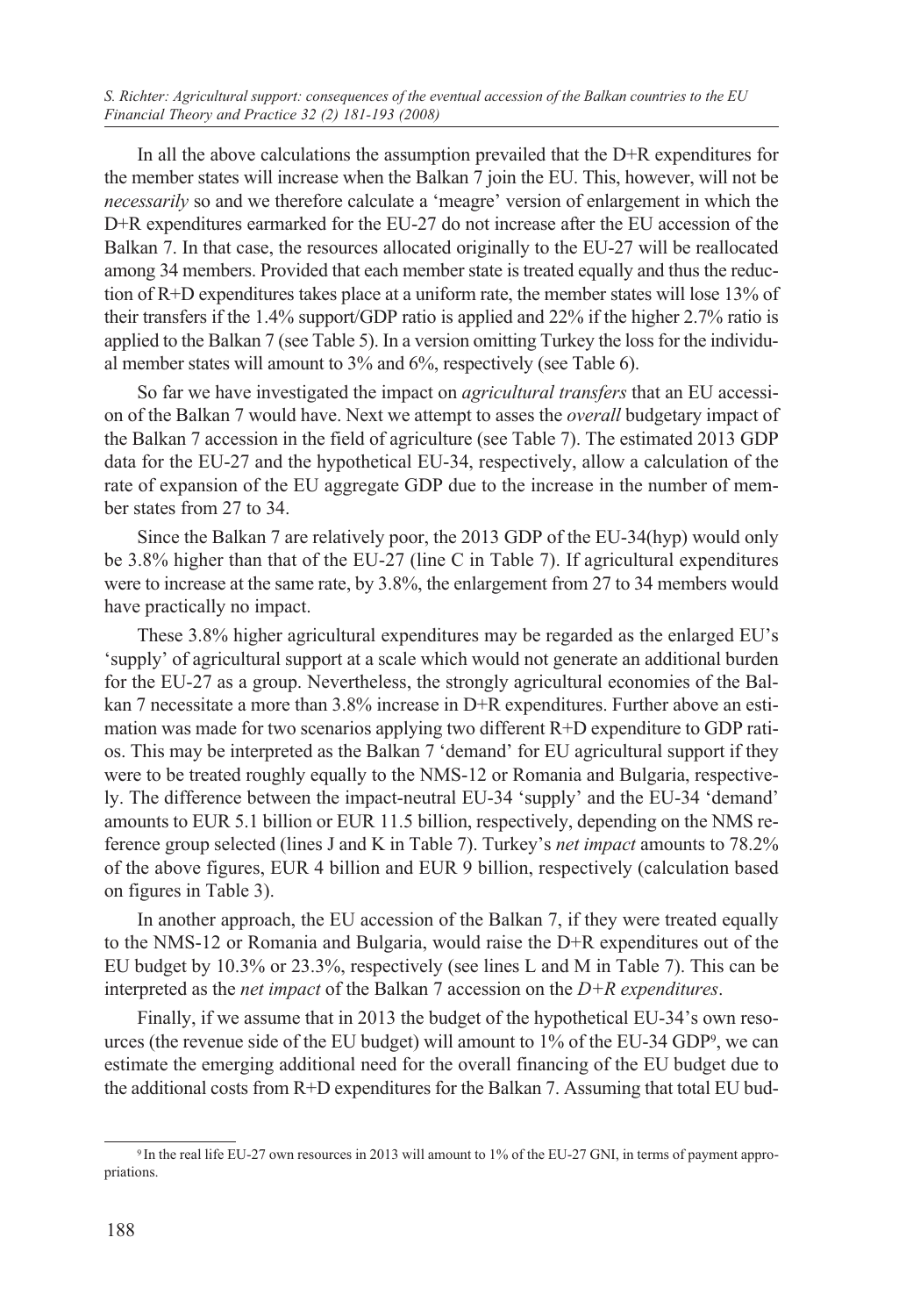| <b>Member State</b>                       | $EU-27$   |         |              | EU-34 $(1.4\%)$ |          | EU-34 $(2.7\%)$ |          |       |
|-------------------------------------------|-----------|---------|--------------|-----------------|----------|-----------------|----------|-------|
|                                           | base line |         | base<br>line |                 | "meagre" | base<br>line    | "meagre" |       |
|                                           | EUR mn    | in $\%$ |              | EUR mn          | in $\%$  |                 | EUR mn   |       |
| $OMS-15$                                  | 35,604    | 74,6    | 35,604       | 31,082          | 65.1     | 35.604          | 27,803   | 58.3  |
| 10 NMS (2004)                             | 8,591     | 18      | 8,591        | 7,500           | 15.7     | 8.591           | 6,709    | 14.1  |
| 2 NMS (2007)                              | 3,526     | 7,4     | 3,526        | 3,078           | 6.5      | 3.526           | 2,753    | 5.8   |
| 12 NMS                                    | 12,117    | 25,4    | 12,117       | 10,578          | 22.2     | 12.117          | 9,462    | 19.8  |
| $EU-27$                                   | 47,721    | 100     | 47,721       | 41,660          | 87.3     | 47.721          | 37,265   | 78.1  |
| Croatia                                   |           |         | 621          | 542             | 1.1      | 1.197           | 935      | 2.0   |
| Albania                                   |           |         | 135          | 118             | 0.2      | 260             | 203      | 0.4   |
| Bosnia and<br>Herzegovina                 |           |         | 178          | 155             | 0.3      | 344             | 269      | 0.6   |
| Macedonia                                 |           |         | 94           | 82              | 0.2      | 182             | 142      | 0.3   |
| Montenegro                                |           |         | 39           | 34              | 0.1      | 75              | 59       | 0.1   |
| Serbia                                    |           |         | 449          | 392             | 0.8      | 866             | 676      | 1.4   |
| Turkey                                    |           |         | 5,427        | 4738            | 9.9      | 10.466          | 8,173    | 17.1  |
| Balkan-7                                  |           |         | 6.943        | 6.061           | 12.7     | 13.390          | 10,456   | 21.9  |
| $EU-34 (EU-27 +$<br>Balkan-7)             |           |         | 54,664       | 47,721          | 100.0    | 61.111          | 47,721   | 100.0 |
| Ratio EU 34 'meagre'<br>to EU 34 baseline |           |         |              | 0.87            |          |                 | 0.78     |       |

*Table 5 Direct payments and rural development expenditures in a hypothetical EU-34 in 2013, the 'meagre' version*

*Source: own calculations*

get revenues are equal to total EU budget expenditures,<sup>10</sup> the figures presented in Table 7 indicate that total budgetary expenditures of the EU-34(hyp) will be close to 4% or more than 8% higher than the total budgetary expenditures of the EU-27 if, in the field of agriculture, the Balkan 7 is treated in the same way as the NMS-12 or Bulgaria and Romania, respectively (see lines P and S in Table 7) . Again, the lion's share of these additional costs derives from Turkey's accession. In a hypothetical EU-33 (EU 27+Balkan 7 without Turkey) the total budgetary expenditures would only be about 1% (1.4% R+D expenditures to GDP ratio) or close to 2% (2.7% R+D expenditures to GDP ratio) higher than in the EU-27 (see lines R and T in Table 7).

If we project these costs on the aggregate GDP of the hypothetical EU-34, the result indicates that instead of 1% of GDP transferred to the EU budget, the member states sho-

<sup>&</sup>lt;sup>10</sup> In real life own resources are about 6% higher than expenditures due to expenditures spent in other than EU member states (pre-accession aid, international aid programmes, etc.).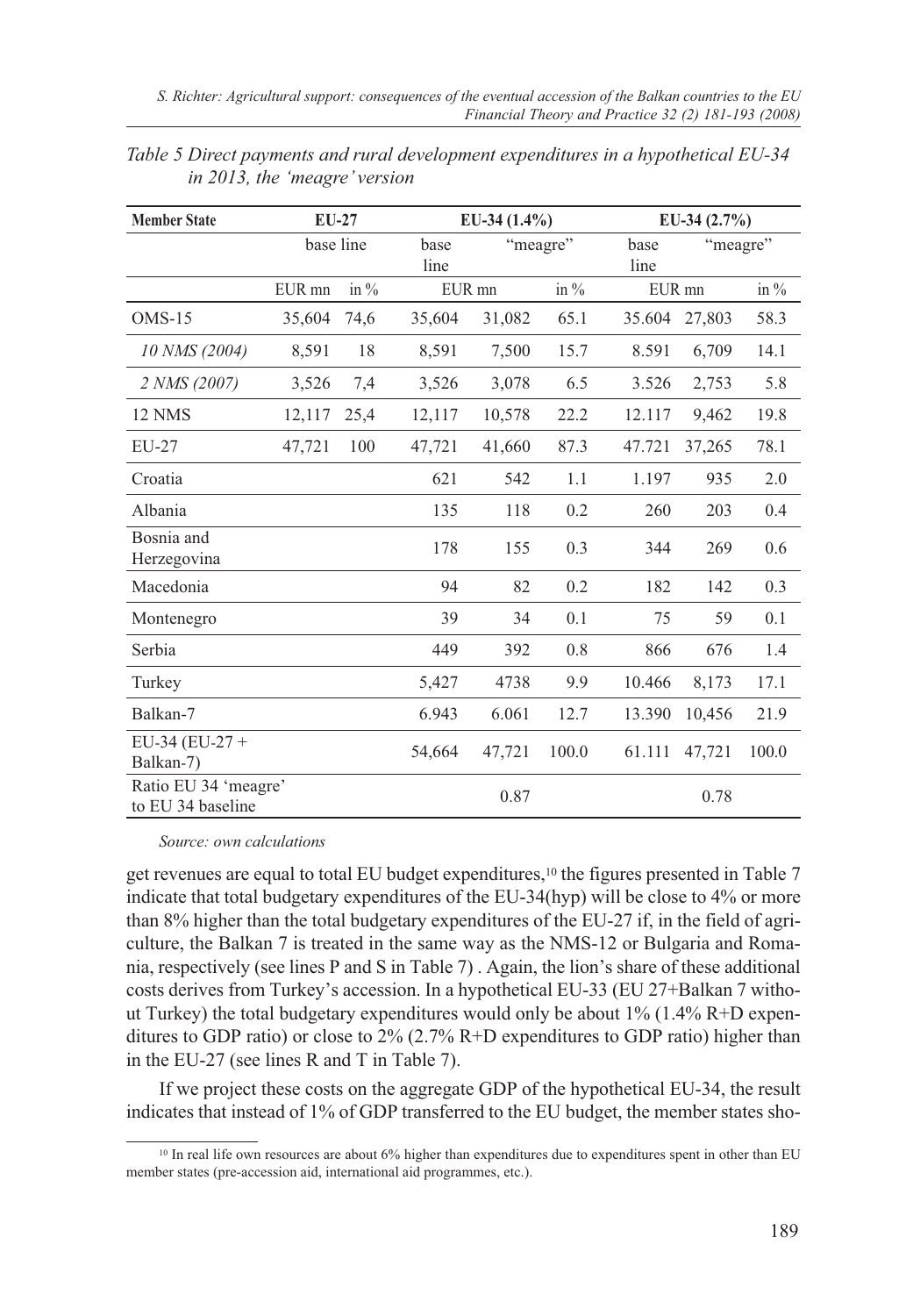| <b>Member State</b>                       | EU-27     |         |               | EU-33 $(1.4\%)$ |          | EU-33 $(2.7\%)$ |                       |         |
|-------------------------------------------|-----------|---------|---------------|-----------------|----------|-----------------|-----------------------|---------|
|                                           | base line |         | base<br>linej |                 | "meagre" |                 | base line<br>"meagre" |         |
|                                           | EUR mn    | in $\%$ |               | EUR mn          | in $\%$  | EUR mn          |                       | in $\%$ |
| $OMS-15$                                  | 35,604    | 74.6    | 35,604        | 34,508          | 72.3     | 35,604          | 33,548                | 70.3    |
| 10 NMS (2004)                             | 8,591     | 18.0    | 8,591         | 8,326           | 17.4     | 8,591           | 8,095                 | 17.0    |
| 2 NMS (2007)                              | 3,526     | 7.4     | 3,526         | 3,417           | 7.2      | 3,526           | 3,322                 | 7.0     |
| 12 NMS                                    | 12,117    | 25.4    | 12,117        | 11,744          | 24.6     | 12,117          | 11,417                | 23.9    |
| $EU-27$                                   | 47,721    | 100     | 47,721        | 46,252          | 96.9     | 47,721          | 44,966                | 94.2    |
| Croatia                                   |           |         | 621           | 602             | 1.3      | 1,197           | 1,128                 | 2.4     |
| Albania                                   |           |         | 135           | 131             | 0.3      | 260             | 245                   | 0.5     |
| Bosnia and<br>Herzegovina                 |           |         | 178           | 173             | 0.4      | 344             | 324                   | 0.7     |
| Macedonia                                 |           |         | 94            | 91              | 0.2      | 182             | 171                   | 0.4     |
| Montenegro                                |           |         | 39            | 38              | 0.1      | 75              | 71                    | 0.1     |
| Serbia                                    |           |         | 449           | 435             | 0.9      | 866             | 816                   | 1.7     |
| Balkan-6<br>(without Turkey)              |           |         | 1,516         | 1,469           | 3.1      | 2,924           | 2,755                 | 5.8     |
| EU-33 (EU-27 +<br>Balkan-6)               |           |         | 49,237        | 47,721          | 100.0    | 50,645          | 47,721                | 100.0   |
| Ratio EU 33 'meagre'<br>to EU 33 baseline |           |         |               | 0.97            |          |                 | 0.94                  |         |

*Table 6 Direct payments and rural development expenditures in a hypothetical EU-33 in 2013, the 'meagre' version without Turkey*

uld transfer 1.037% or 1.081%, respectively, of their GDP to finance the increased EU budgetary outlays as a (partial, agricultural) consequence of Balkan 7 membership in the EU (see lines U and V in Table 7).

#### **Other estimations for Turkey**

Turkey, the biggest and in many respects the most `difficult` of the candidate and potential candidate countries for EU membership, has already been the subject of research concerning the budgetary implications of its EU accession in general and its integration in the current form of the CAP system in particular.

The European Commission's estimation is  $E$ 8.3 billion for the first and second pillar of CAP; deducting the market and price support ( $\epsilon$ 0.7 billion) from the former item we arrive to the result  $\epsilon$ 7.6 billion (in 2025, fully phased in, in 2004 prices).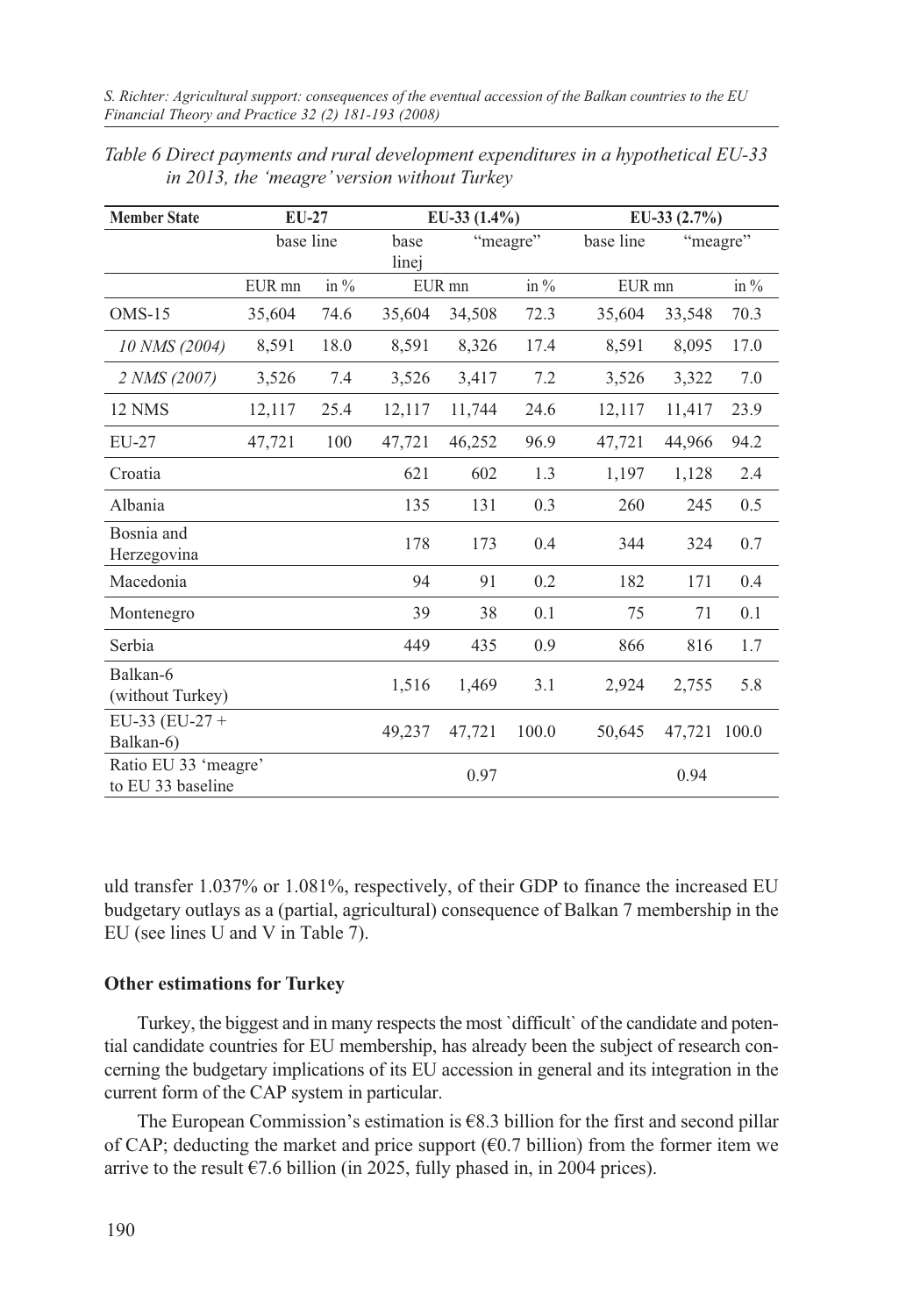| Table 7 Impact (only agriculture) of Balkan 7 EU membership n total EU budgetary |  |
|----------------------------------------------------------------------------------|--|
| expenditures in a hypothetical EU-34                                             |  |

|              | A GDP (2013) EU-27 (euro million)                                                                                    | 13, 137, 253 |
|--------------|----------------------------------------------------------------------------------------------------------------------|--------------|
| <sub>B</sub> | GDP (2013) EU-34 (euro million)                                                                                      | 13,633,184   |
| C            | GDP Expansion EU-34/27 (A/B*100) (in $\%$ )                                                                          | 103.8        |
| D            | $EU-27$ $D+R$ expenditures (euro million)                                                                            | 47,721       |
| E            | EU-34 D+R expenditures (impact neutral 'supply') (D*1.038) (EUR<br>million)                                          | 49,534       |
| F            | Balkan 7 'demand' for $D+R$ (1.4% of GDP) (euro million)                                                             | 6,943        |
|              | G Balkan 7 'demand' for $D+R$ (2.7% of GDP) (euro million)                                                           | 13,390       |
|              | H EU-34 demand for D+R $(1.4\%$ of GDP $)$ (D+F) (euro million)                                                      | 54,664       |
| $\mathbf{I}$ | EU-34 demand for D+R $(2.7\%$ of GDP $)$ (D+G) (euro million)                                                        | 61,111       |
| J            | Difference EU-34 impact neutral supply and EU-34 demand (1.4%) (E-H)<br>(euro million)                               | $-5,082$     |
|              | K Difference EU-34 impact neutral supply and EU-34 demand $(2.7%)$ (E-I)<br>(euro million)                           | $-11,529$    |
|              | L Proportion of EU-34 demand (1.4%) to impact neutral 'supply' (H/E)                                                 | 1.103        |
|              | M Proportion of EU-34 demand $(2.7%)$ to impact neutral 'supply' (I/E)                                               | 1.233        |
| N            | Share of preservation & management of Natural Resources in total<br>expenditures in 2013 (in $\%$ )                  | 40.4         |
|              | O Total EU-34 expenditure (1.00% of the EU GDP) (euro million)                                                       | 136,332      |
| P            | Increase of total expenditures due to excessive demand for agricultural<br>support (1.4%) (-1*J+O/O) (in %)          | 103.7        |
|              | R without Turkey (in $\%$ )                                                                                          | 101.0        |
| S            | Increase in total expenditures due to excessive demand for agricultural<br>support $(2.7\%)$ $(-1*K+O/O)$ (in $\%$ ) | 108.1        |
|              | T without Turkey (in $\%$ )                                                                                          | 101.9        |
| U            | Total budgetary expenditures in % of EU 34 GDP if agricultural support<br>$(1.4\%)$ [(P/100)*O]/B                    | 1.037        |
| V            | Total budgetary expenditures in % of EU 34 GDP if agricultural support<br>$(2.7\%)$ [(S/100)*O]/B                    | 1.081        |

*Source: Own calculations.*

Dervis et al (2004) made their estimation based on the estimated EU GDP growth, possible share of the CAP in EU budgetary expenditures and possible share of Turkey in the overall CAP expenditures and overall EU budgetary expenditures. Their result is €9 billion (maximum cost) in terms of CAP receipts for Turkey (in 2015, in case of full membership, at 2004 prices) .

Oskam et al (2004) elaborated a synthetic estimate from other available estimates. In this synthetic estimation the budgetary items comparable with those estimated in our study (first and second pillar of CAP) amounts to  $\epsilon$ 7.5 billion (at 2004 prices, after phasing-in completed). The authors' (Oskam et al) own estimation based on a bottom-up methodology for direct payments (estimating direct payments one by one for individual products)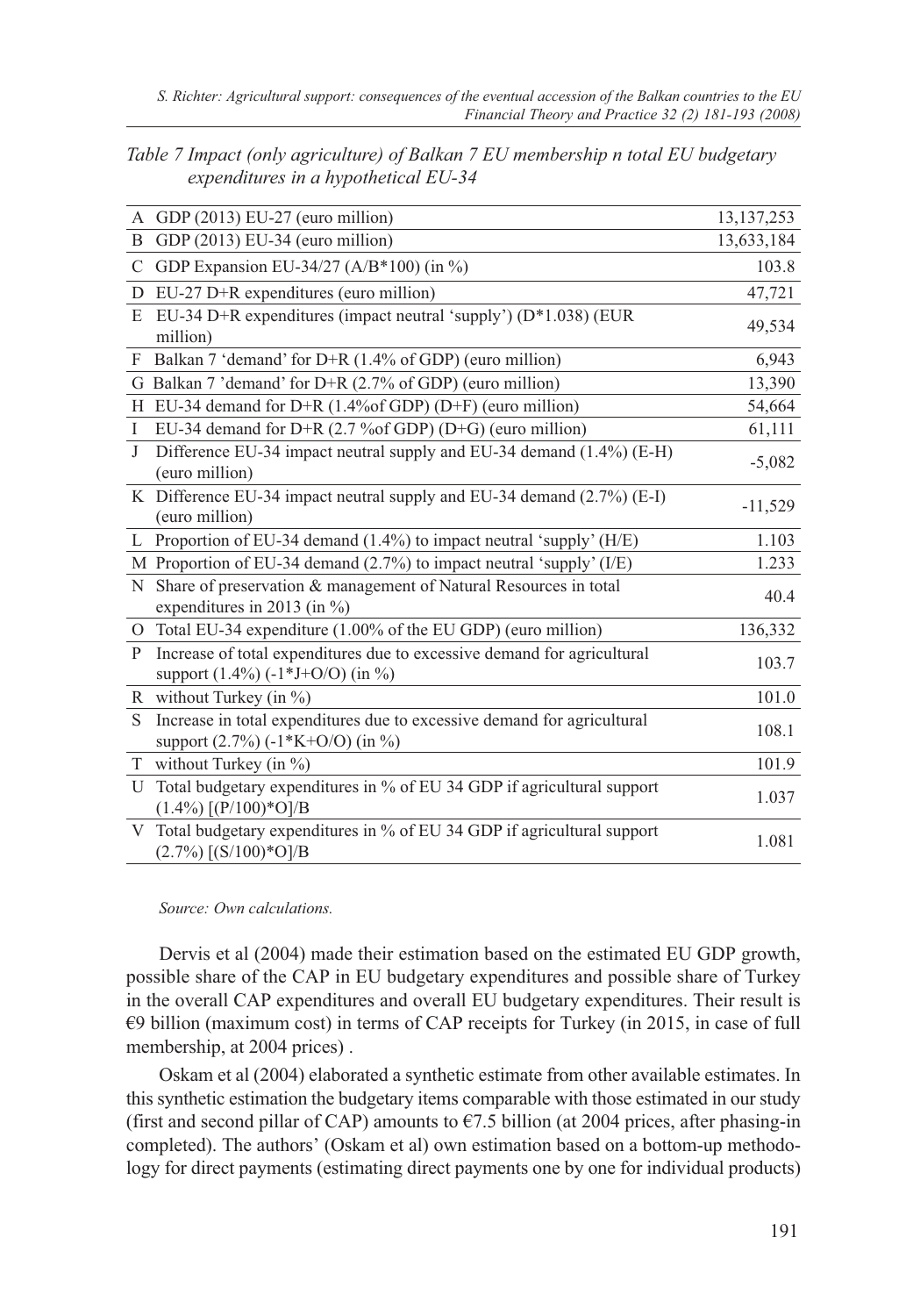concludes in lower figures. The expenditures for pillar 1 and 2 amounts to  $\epsilon$ 5.0 billion (at 2004 prices, after phasing-in completed).

Grethe (2005a) arrives in his estimation at  $65.3$  billion (2004 prices, 2015 membership, Turkey fully phased in) EU budgetary costs for direct payments and rural development for Turkey, based on a bottom up methodology.

Quaisser and Wood (2004) accept the European Commission's estimation.

All these results are within the two values estimated above for Turkey in terms of *net impact* ( $\epsilon$ 4 billion and  $\epsilon$ 9 billion, respectively depending on the D+R expenditure to GDP ratio selected).

## **Conclusions**

Any predictions concerning the agricultural transfers to the future EU members in the period after 2013 are made quite unreliable by a number of uncertainties; we therefore chose to estimate those transfers in the context of a hypothetical EU-34 in the year 2013.

The top-down estimation was based on the assumption that the agricultural support to GDP ratios are similar across member states at similar levels of development sharing a similar weight of agriculture in the economy. The results show that the annual additional burden, in terms of direct payments and rural development expenditures, for the 27 current EU members due to the EU membership of the seven Balkan countries would range between EUR 5 and 11.5 billion (in 2004 prices). The former figure reflects an agricultural support to GDP ratio corresponding to the average of the 12 new member states; the latter reflects the respective (average) ratio of Bulgaria and Romania. As the members of the Balkan 7 group, aside from Croatia, are in many respects more similar to Bulgaria and Romania than to the more developed new members of 2004, the additional burden will probably be closer to the higher than to the lower figure.

In relative terms the hypothetical accession of the Balkan 7 in 2004 would necessitate a net increase of the pool of transfers for direct payments and rural development expenditures in the range of 10% to 23%. Alternatively, if that pool were not to be expanded, present members would lose about 13% or 22%, respectively, of the transfers compared to those eligible for them in an EU without the Balkan 7.

Finally, it must be emphasized that the Balkan 7 group is far from being homogeneous in terms of additional expenditures generated by the EU accession of the individual members of the group. Close to 80% of the additional expenditures are accounted for by Turkey alone. While the integration of the former Yugoslav republics and Albania into the CAP seems likely to cause only a moderate increase of expenditures, the accession of Turkey may necessitate a new design of agricultural policies in the EU.

# LITERATURE

**Dervis, K. [et al.], 2004.** "Turkey and the EU budget. Prospects and Issues." *CEPS EU Turkey Working papers* No. 6.